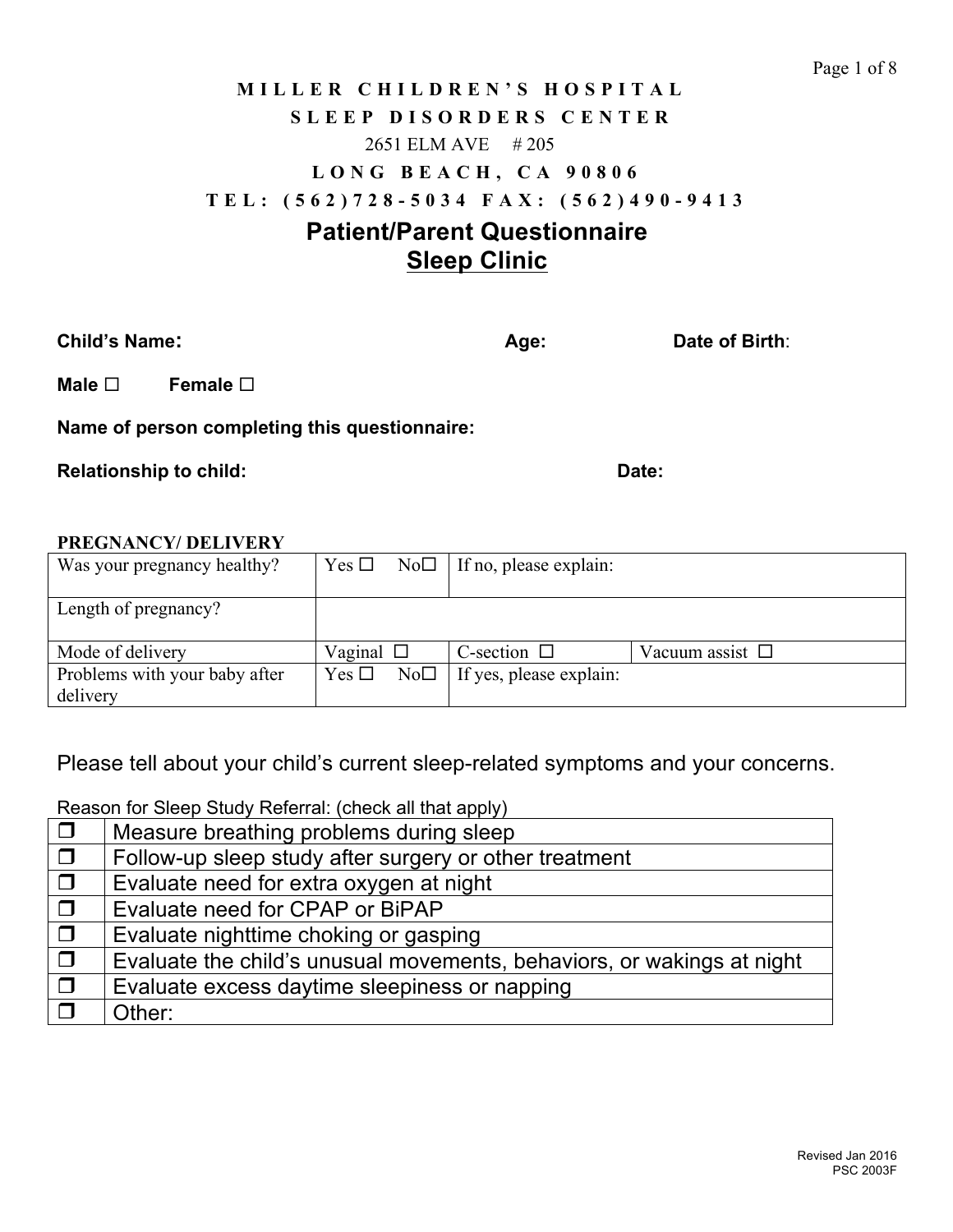Please write in your own words what are your child's main sleep trouble(s) or current symptoms, what things you've tried to do to help, and what things might be causing these problems?

 $\_$  ,  $\_$  ,  $\_$  ,  $\_$  ,  $\_$  ,  $\_$  ,  $\_$  ,  $\_$  ,  $\_$  ,  $\_$  ,  $\_$  ,  $\_$  ,  $\_$  ,  $\_$  ,  $\_$  ,  $\_$  ,  $\_$  ,  $\_$  ,  $\_$  ,  $\_$  $\_$  ,  $\_$  ,  $\_$  ,  $\_$  ,  $\_$  ,  $\_$  ,  $\_$  ,  $\_$  ,  $\_$  ,  $\_$  ,  $\_$  ,  $\_$  ,  $\_$  ,  $\_$  ,  $\_$  ,  $\_$  ,  $\_$  ,  $\_$  ,  $\_$  ,  $\_$ \_\_\_\_\_\_\_\_\_\_\_\_\_\_\_\_\_\_\_\_\_\_\_\_\_\_\_\_\_\_\_\_\_\_\_\_\_\_\_\_\_\_\_\_\_\_\_\_\_\_\_\_\_\_\_\_\_\_\_\_  $\overline{\phantom{a}}$  , and the contract of the contract of the contract of the contract of the contract of the contract of the contract of the contract of the contract of the contract of the contract of the contract of the contrac  $\overline{\phantom{a}}$  , and the contribution of the contribution of the contribution of the contribution of the contribution of  $\overline{\phantom{a}}$ 

Surgery to remove tonsils?  $\Box$  No  $\Box$  Yes | If Yes, date: (month/year)<br>If Yes, date: Surgery to remove adenoids?  $\Box$  No  $\Box$  Yes (month/year)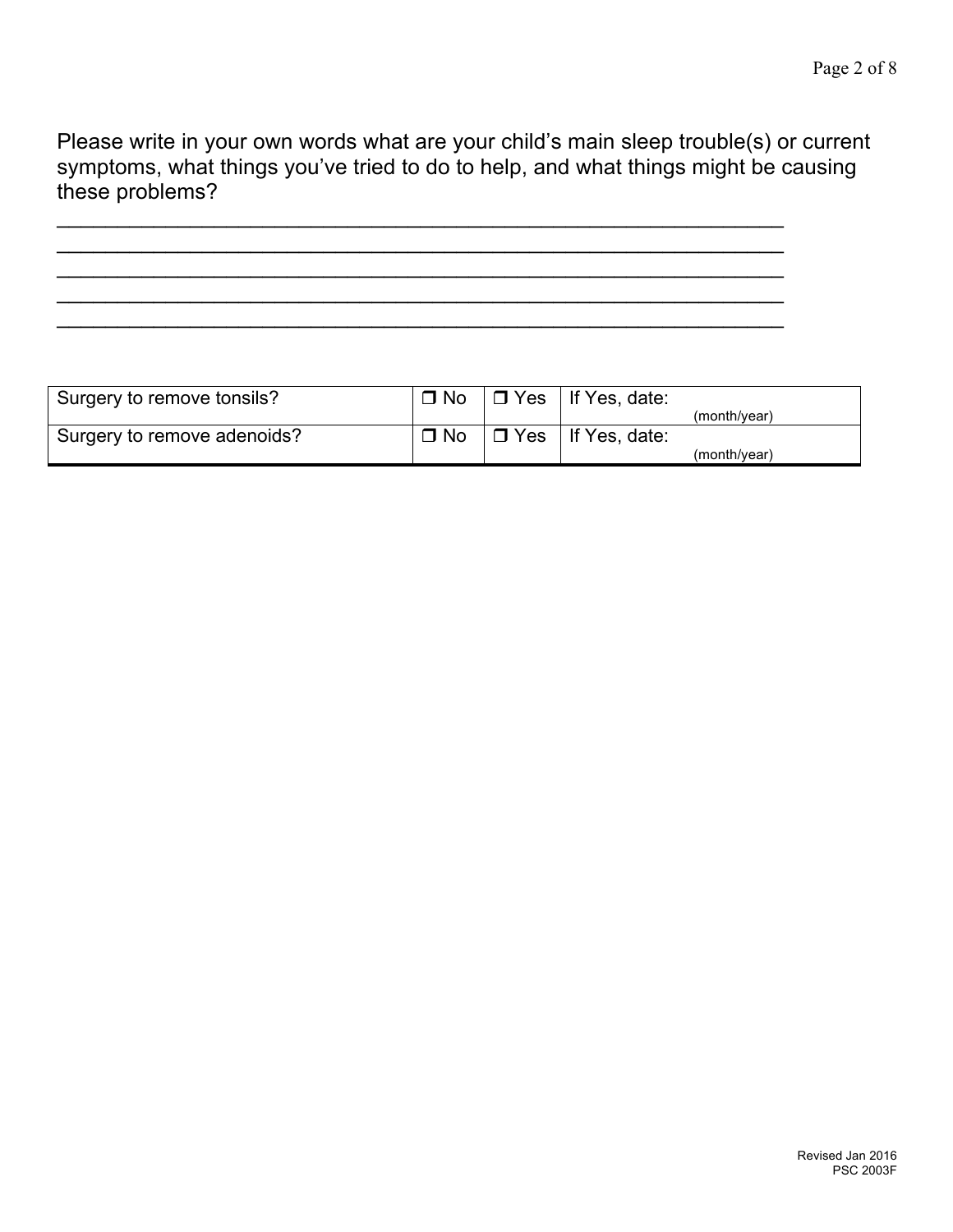# **CHILD'S SLEEP/WAKE SCHEDULE**

# **Is your child's sleep routine regular? Yes□** No<sup>□</sup>

| <b>School or Weekdays</b>     |                                                |                  |  |  |  |
|-------------------------------|------------------------------------------------|------------------|--|--|--|
| Usual Bedtime:                | Time When Child Really<br>Falls Asleep:        | Usual Wake Time: |  |  |  |
| <b>Non-School or Weekends</b> |                                                |                  |  |  |  |
| Usual Bedtime:                | <b>Time When Child Really</b><br>Falls Asleep: | Usual Wake Time: |  |  |  |
| <b>Napping</b>                |                                                |                  |  |  |  |
| $\Box$ None or                | Number of naps:                                | Hours napping:   |  |  |  |

\_\_\_\_\_\_\_\_\_\_\_\_\_\_\_\_\_\_\_\_\_\_\_\_\_\_\_\_\_\_\_\_\_\_\_\_\_\_\_\_\_\_\_\_\_\_\_\_\_\_\_\_\_\_\_\_\_\_\_\_\_\_\_\_\_\_\_\_\_\_\_\_ \_\_\_\_\_\_\_\_\_\_\_\_\_\_\_\_\_\_\_\_\_\_\_\_\_\_\_\_\_\_\_\_\_\_\_\_\_\_\_\_\_\_\_\_\_\_\_\_\_\_\_\_\_\_\_\_\_\_\_\_\_\_\_\_\_\_\_\_\_\_\_\_ \_\_\_\_\_\_\_\_\_\_\_\_\_\_\_\_\_\_\_\_\_\_\_\_\_\_\_\_\_\_\_\_\_\_\_\_\_\_\_\_\_\_\_\_\_\_\_\_\_\_\_\_\_\_\_\_\_\_\_\_\_\_\_\_\_\_\_\_\_\_\_\_

**Current Medications** (list all, prescription and non prescription)

### **CURRENT SLEEP ENVIRONMENT AND BEHAVIOR**

| What position does your child usually sleep in?    |            |
|----------------------------------------------------|------------|
| His/her back                                       | □          |
| His/her side                                       | $\Box$     |
| His/her stomach                                    | $\Box$     |
| Back and side or stomach                           | П          |
| All positions                                      | □          |
| Sitting up or propped up with pillows              | $\Box$     |
| Not sure                                           | П          |
| <b>Where does your child fall sleep?</b>           |            |
| Own bed                                            | □          |
| Own room                                           | $\Box$     |
| Some one else's bed                                | With whom? |
| Some one else's room                               | With whom? |
| Where does your child sleep most of the night?     |            |
| How does your child fall asleep?                   |            |
| Parent is with child when falling asleep           | □          |
| Sibling is with child when falling asleep          | □          |
| Any other habits when falling asleep?              |            |
| Where does your child sleep for most of the night? |            |
| Describe:                                          |            |
|                                                    |            |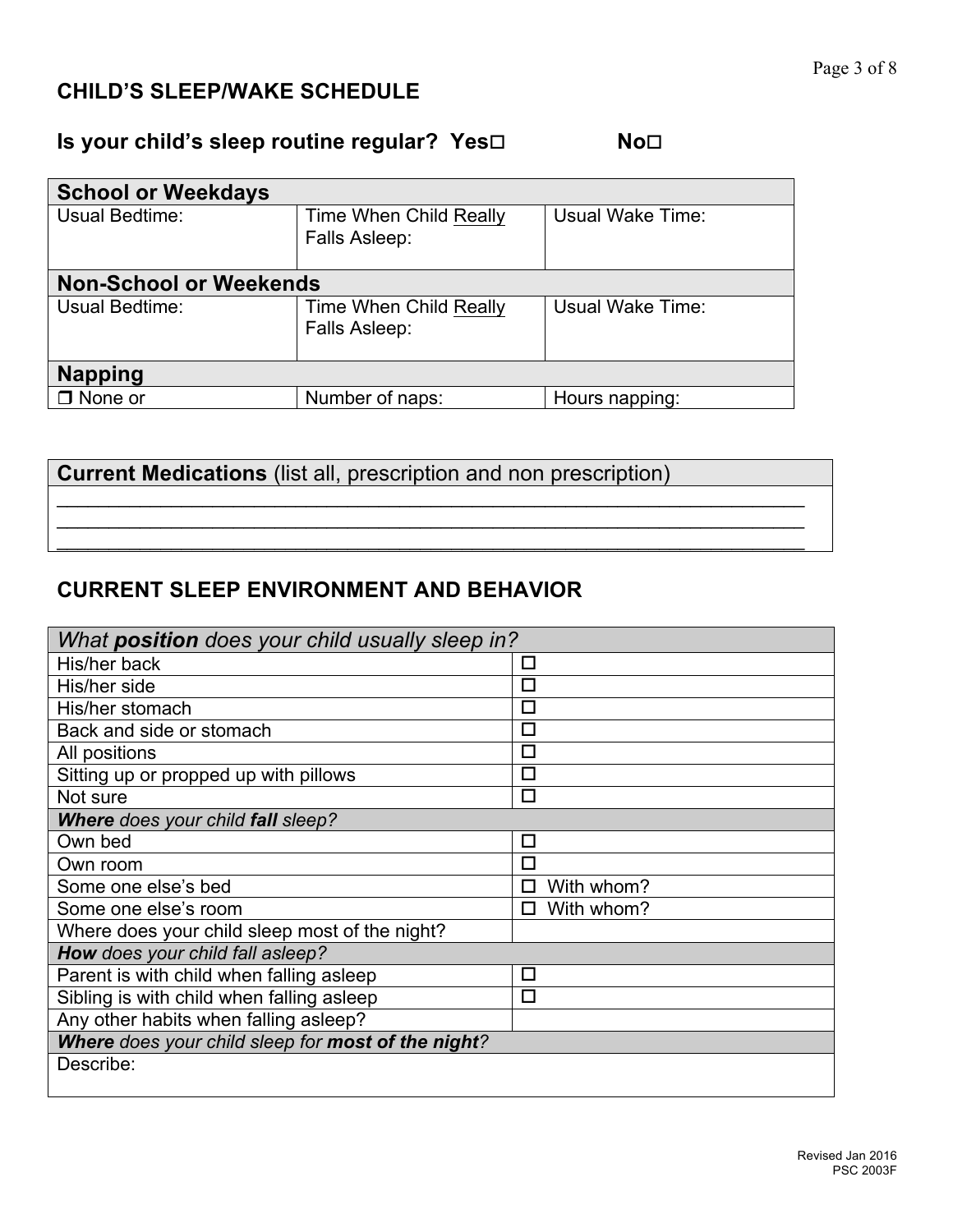## **SLEEP AND BREATHING**

*If snoring or noisy breathing is present, how noisy has your child usually been in the past month?*

| Does not apply                                      |  |
|-----------------------------------------------------|--|
| Only slightly louder than heavy breathing           |  |
| About as loud as mumbling or talking                |  |
| Louder than talking                                 |  |
| Extremely loud – can be heard through a closed door |  |
| Not sure                                            |  |

## **SLEEP SYMPTOMS OR PROBLEMS**

#### *If the symptom or problem does not apply to your child, then check "Not Applicable"*

|                                                                              | <b>Usually</b><br>$(5-7/wk)$ | <b>Sometimes</b><br>$(2-4/wk)$ | Rarely<br>$(0-1/wk)$ | <b>Not</b><br>Applicable |
|------------------------------------------------------------------------------|------------------------------|--------------------------------|----------------------|--------------------------|
| Child has trouble falling asleep at night                                    | □                            | □                              | □                    | □                        |
| Child awakes once during the night                                           | $\Box$                       | $\Box$                         | $\Box$               | $\Box$                   |
| Child wakes more than once during the night                                  | $\Box$                       | $\Box$                         | $\Box$               | $\Box$                   |
| Child sleeps too little                                                      | $\Box$                       | $\Box$                         | $\Box$               | $\Box$                   |
| Child sleeps too much                                                        | $\Box$                       | $\Box$                         | $\Box$               | $\Box$                   |
| Child wets the bed at night                                                  | $\Box$                       | $\Box$                         | $\Box$               | $\Box$                   |
| Child makes noises/talks during sleep                                        | $\Box$                       | □                              | □                    | $\Box$                   |
| Child is restless and moves a lot during sleep                               | $\overline{\square}$         | $\overline{\Box}$              | $\overline{\square}$ | $\overline{\square}$     |
| Child sleepwalks during the night                                            | $\Box$                       | $\Box$                         | $\Box$               | $\Box$                   |
| Child awakens during night screaming, sweating<br>and inconsolable           | $\Box$                       | $\Box$                         | $\Box$               | $\Box$                   |
| Child grinds teeth during sleep (dentist may have<br>told you this)          | □                            | □                              | $\Box$               | □                        |
| Child moves to someone else's bed during the night<br>(parent, sibling, etc) | $\Box$                       | $\Box$                         | $\Box$               | $\Box$                   |
| Child reports body pains during sleep. If so, where?                         | $\Box$                       | □                              | $\Box$               | □                        |
| Child has noisy breathing or snoring                                         | $\Box$                       | $\Box$                         | $\Box$               | $\Box$                   |
| Child seems to stop breathing during sleep                                   | П                            | $\Box$                         | П                    | П                        |
| Child snorts and/or gasps during sleep                                       | $\Box$                       | $\Box$                         | $\Box$               | $\Box$                   |
| Child is very sweaty during sleep                                            | □                            | □                              | $\Box$               | $\Box$                   |
| Child has frequent leg jerks or kicks during sleep                           |                              |                                |                      |                          |
| Child complains of weird feelings or "growing pains"                         | □                            | п                              | $\Box$               | $\Box$                   |
| in his/her legs at night                                                     |                              |                                |                      |                          |
| Child has vivid or scary dreams when falling asleep<br>or upon waking        | $\Box$                       | □                              | $\Box$               | П                        |
| Child says he/she can't move just as he/she is<br>falling asleep             | $\Box$                       | □                              | $\Box$               | П                        |
| Child awakens alarmed by a frightening dream                                 | $\Box$                       | $\Box$                         | $\Box$               | $\Box$                   |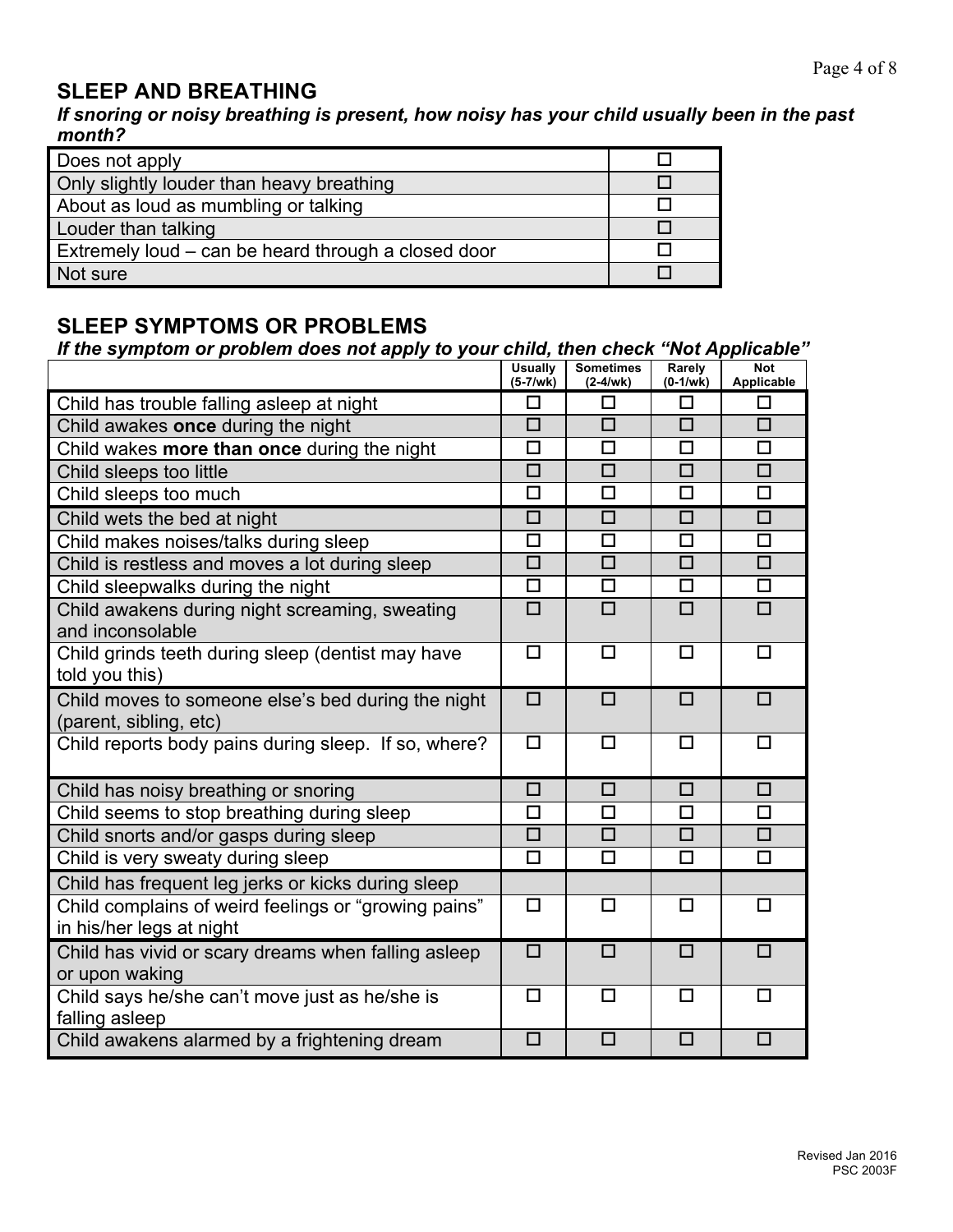### **MORNING WAKING**

|                                                           | Usually<br>$(5-7/wk)$ | <b>Sometimes</b><br>$(2-4/wk)$ | Rarely<br>$(0-1/wk)$ | <b>Not</b><br>Applicable |
|-----------------------------------------------------------|-----------------------|--------------------------------|----------------------|--------------------------|
| Child has difficulty getting out of bed in the morning    |                       |                                |                      |                          |
| Child takes a long time to become alert in the morning    |                       |                                |                      |                          |
| Child says he/she can't move when first waking in the     |                       |                                |                      |                          |
| morning                                                   |                       |                                |                      |                          |
| Child is tardy for school or is missing school because of | $\Box$                |                                | п                    |                          |
| sleepiness                                                |                       |                                |                      |                          |

#### **DAYTIME SYMPTOMS**

|                                                                                                                  | <b>Usually</b><br>(5-7/wk) | <b>Sometimes</b><br>$(2-4/wk)$ | Rarely<br>$(0-1/wk)$ | <b>Not</b><br>Applicable | Problem<br>Yes No |
|------------------------------------------------------------------------------------------------------------------|----------------------------|--------------------------------|----------------------|--------------------------|-------------------|
| Child naps during the day                                                                                        |                            |                                |                      |                          |                   |
| Child suddenly falls asleep in the middle of active                                                              |                            |                                |                      |                          |                   |
| behavior                                                                                                         |                            |                                |                      |                          |                   |
| Child acts sleepy or seems overtired a lot                                                                       | П                          |                                | ⊓                    |                          |                   |
| Child falls down, loses muscle tone, gets weak in<br>the knees or jaw, when laughing or with strong<br>emotions. | п                          |                                |                      |                          |                   |
| Child reports dreams, sometimes scary, during<br>daytime                                                         |                            |                                |                      |                          |                   |

*During the past month, in which of the following activities has your child appeared very sleepy or fallen asleep?* 

| <b>Activities</b>            | Very sleepy | <b>Falls Asleep</b> | <b>No Problem</b> | <b>Not Applicable</b> | Problem<br>Yes No |
|------------------------------|-------------|---------------------|-------------------|-----------------------|-------------------|
| Playing alone                | П           |                     |                   | $\Box$                | $\Box$            |
| Playing with others          |             |                     |                   |                       | $\Box$            |
| <b>Watching TV</b>           | П           |                     |                   | $\Box$                | □                 |
| Playing a video game         | П           | П                   |                   |                       | П                 |
| Riding in car                | П           | П                   |                   | П                     | П                 |
| Eating meals                 | Г           | П                   |                   |                       | П                 |
| Getting dressed              | П           |                     |                   | П                     | $\Box$            |
| Going to the bathroom        |             | П                   |                   |                       | $\Box$            |
| In school (if applicable)    |             |                     |                   |                       | П                 |
| After school (if applicable) |             |                     |                   |                       |                   |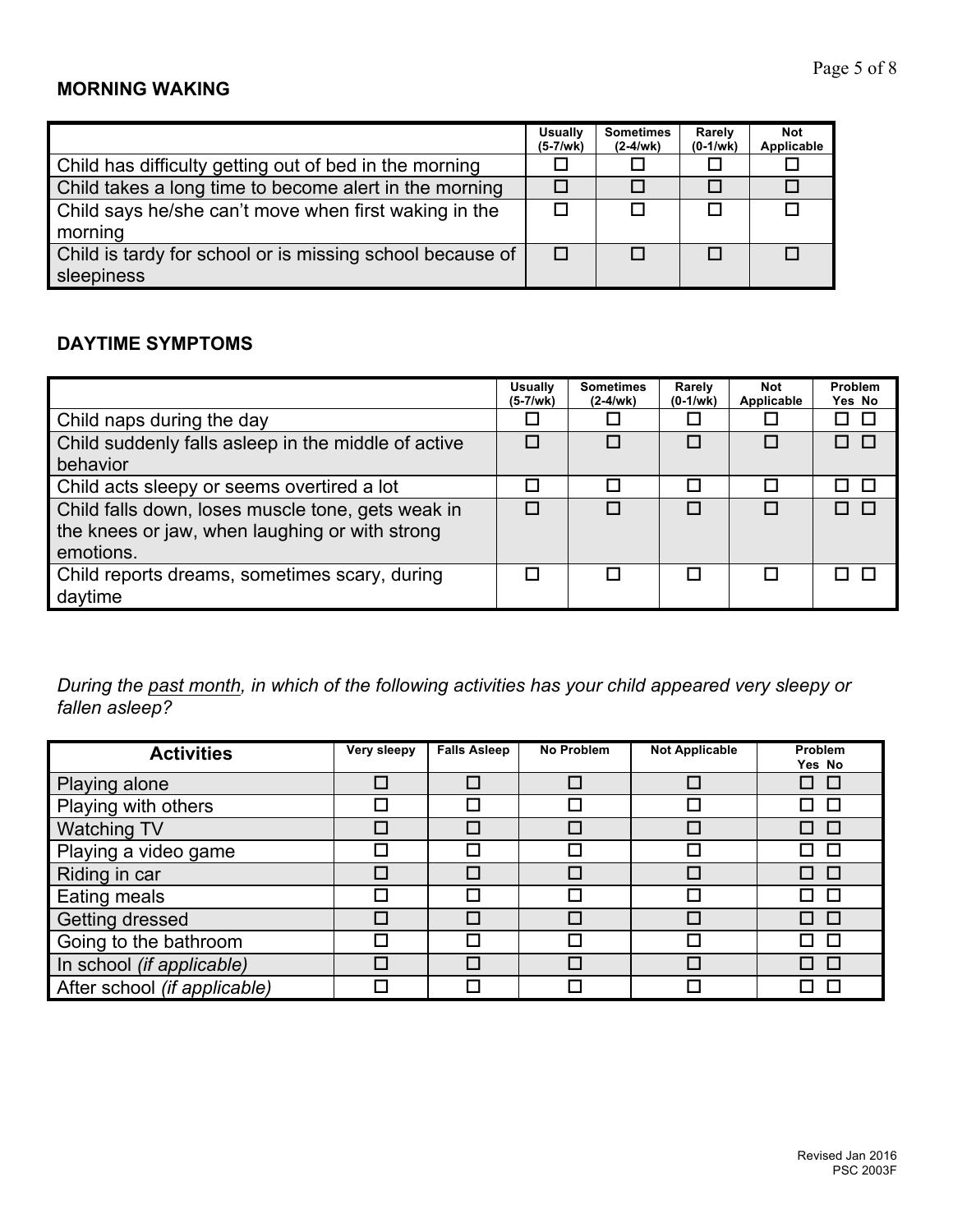#### *Have you ever been told by a teacher, school official, doctor, nurse or other health professional that your child has any of the following conditions?*

|                                                                 | No     | Yes    | <b>Not sure</b> |
|-----------------------------------------------------------------|--------|--------|-----------------|
| Asthma                                                          | □      | ப      | H               |
| Chronic lung or breathing trouble (NOT ASTHMA)                  | $\Box$ | $\Box$ | $\Box$          |
| Tracheostomy (surgical hole in the neck)                        | $\Box$ | □      | □               |
| Trouble breathing through the nose                              | $\Box$ | $\Box$ | $\Box$          |
| Chronic allergies or sinus problems                             | $\Box$ | □      | $\Box$          |
| Frequent ear infections                                         | □      | □      | $\Box$          |
| Frequent throat infections                                      | $\Box$ | □      | □               |
| Craniofacial problems (e.g. - small face or jaw, Pierre-Robin)  | $\Box$ | $\Box$ | $\Box$          |
| Cerebral palsy                                                  | $\Box$ | $\Box$ | $\Box$          |
| Epilepsy (seizure disorder)                                     | $\Box$ | $\Box$ | $\Box$          |
| Spina bifida (problem with spinal cord and lower brain)         | $\Box$ | □      | $\Box$          |
| Muscle weakness (for example, muscular dystrophy)               | □      | $\Box$ | □               |
| Migraine headaches                                              | □      | $\Box$ | $\Box$          |
| Hearing impairment or deafness                                  | $\Box$ | $\Box$ | $\Box$          |
| Vision impairment or blindness                                  | $\Box$ | □      | □               |
| Chronic arthritis or rheumatic disease                          | $\Box$ | $\Box$ | $\Box$          |
| Chronic orthopedic bone or joint problems                       | $\Box$ | □      | $\Box$          |
| Skeletal problems (dwarfism, achondroplasia)                    | $\Box$ | $\Box$ | $\Box$          |
| Obesity                                                         | □      | □      | □               |
| <b>Diabetes</b>                                                 | $\Box$ | $\Box$ | $\Box$          |
| Genetic problems (for example, Down's syndrome)                 | □      | □      | □               |
| Heart problem (for example, hole in the heart, murmur)          | $\Box$ | $\Box$ | $\Box$          |
| Swallowing problems                                             | $\Box$ | $\Box$ | $\Box$          |
| Gastro-esophageal reflux                                        | □      | □      | □               |
| Poor weight gain                                                | $\Box$ | $\Box$ | $\Box$          |
| Sickle cell disease                                             | $\Box$ | $\Box$ | □               |
| Hormone problems                                                | $\Box$ | $\Box$ | $\Box$          |
| Eczema (skin allergies)                                         | $\Box$ | $\Box$ | $\Box$          |
| Allergies to medicines or foods                                 | $\Box$ | □      | □               |
| Pain                                                            | $\Box$ | $\Box$ | $\Box$          |
| Learning problems                                               | □      | □      | □               |
| ADHD (Attention deficit or hyperactivity disorder)              | □      | $\Box$ | $\Box$          |
| Developmental delay or Intellectual Disability                  | □      | □      | □               |
| Autism Spectrum Disorder                                        | $\Box$ | $\Box$ | $\Box$          |
| Anxiety problems                                                | $\Box$ | $\Box$ | $\Box$          |
| Behavioral or emotional problems                                | $\Box$ | $\Box$ | $\Box$          |
| Obsessive compulsive disorder                                   | $\Box$ | $\Box$ | $\Box$          |
| Depression                                                      | $\Box$ | $\Box$ | $\Box$          |
| Suicide attempts                                                | □      | $\Box$ | $\Box$          |
| Drug abuse                                                      | $\Box$ | $\Box$ | $\Box$          |
| Admissions to hospital for psychiatric (mental health) problems | $\Box$ | $\Box$ | $\Box$          |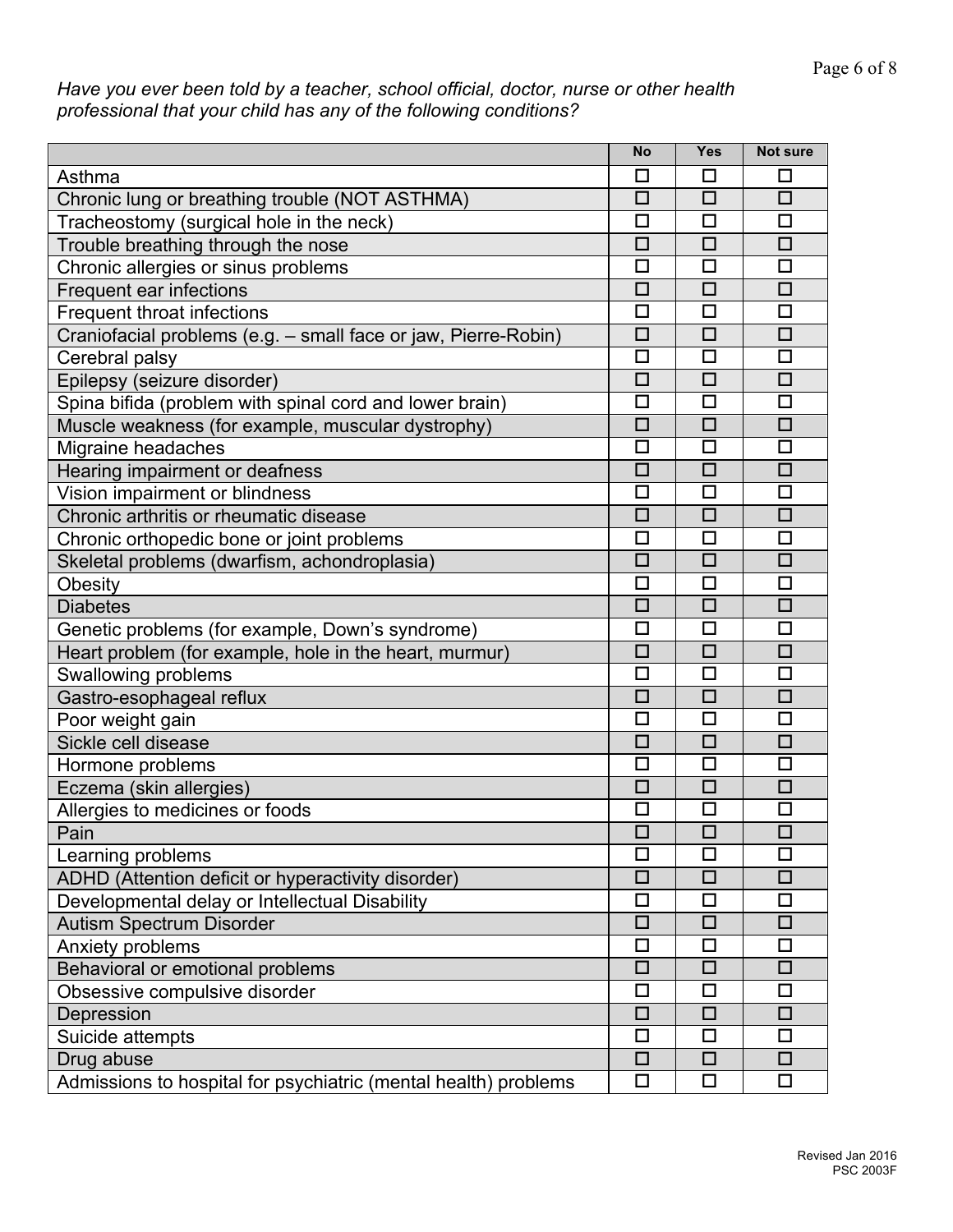### **School History** *(If your child is too young for school, skip this page.)*

**School Placement: Current grade level: \_\_\_\_\_\_\_\_\_\_\_ (***If summertime, then enter the grade level for upcoming fall.)*

| П                                                              | Regular classroom                                                            |    |     |       |
|----------------------------------------------------------------|------------------------------------------------------------------------------|----|-----|-------|
| $\Box$                                                         | Home schooling                                                               |    |     |       |
| П                                                              | Learning disabilities class/resource room                                    |    |     |       |
| П                                                              | Severe behavior problem classroom                                            |    |     |       |
|                                                                | Multiple handicapped classroom                                               |    |     |       |
|                                                                | Other: (please describe)                                                     |    |     |       |
|                                                                |                                                                              |    |     |       |
|                                                                |                                                                              | No | Yes | Unsur |
|                                                                |                                                                              |    |     | e     |
|                                                                | Current concerns about your child's school performance?                      | П  | H   | П     |
|                                                                | Current concerns about your child's behavior at school?                      | П  | П   | п     |
|                                                                | Has your child ever repeated a grade? If <b>YES</b> , what grade (s)         | П  | П   | п     |
|                                                                |                                                                              |    |     |       |
| Has your child ever been expelled or suspended?<br>п<br>п<br>П |                                                                              |    |     |       |
|                                                                | Has your child's teacher discussed with you any concerns about academic<br>П |    |     |       |
|                                                                | performance, behavior, or social relationships?                              |    |     |       |

#### *If your child is in school, how are his/her grades? (Mark box below)*

| Child's grades      | Excellent | Good | Average | Poor | Failing | Not sure |
|---------------------|-----------|------|---------|------|---------|----------|
| <b>Current</b> year |           |      |         |      |         |          |
| <b>∟ast</b> year    |           |      |         |      |         |          |

*Current academic performance is*:

| $\square$ Same as last year | $\Box$ Worse than last year | $\Box$ Better than last year |
|-----------------------------|-----------------------------|------------------------------|
|-----------------------------|-----------------------------|------------------------------|

*Missed School Days:*

|                     | < 5 davs | 5-10 days | 10-20 days | 20-30 days | $30 + days$ |
|---------------------|----------|-----------|------------|------------|-------------|
| <b>Current</b> year |          |           |            |            |             |
| <b>∟ast</b> vear    |          |           |            |            |             |